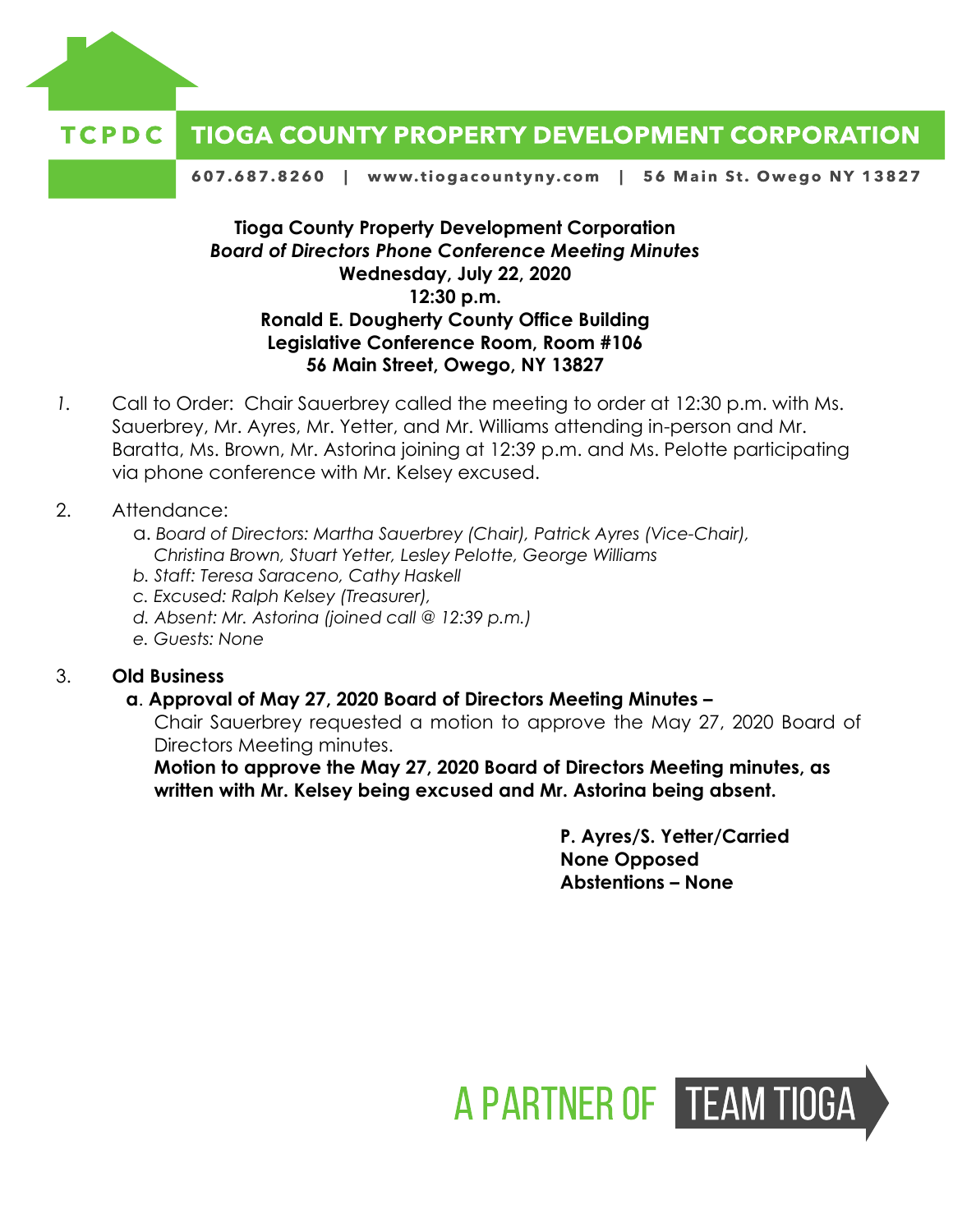# **b. Acknowledgement of May and June 2020 Profit & Loss Statements and Balance Sheets –**

Chair Sauerbrey requested acknowledgement of the May and June 2020 financial statements, as presented.

**Motion to acknowledge the May and June 2020 financial statements, as presented with Mr. Kelsey being excused and Mr. Astorina being absent.** 

> **S. Yetter/G. Williams/Carried None Opposed Abstentions – None**

# **c. Discussion of Status of 3rd Quarter 2020 Disbursement Request -**

Ms. Saraceno reported the 3rd Quarter 2020 Disbursement Request is still being finalized. Ms. Saraceno is meeting with Enterprise Community Partners, Inc. tomorrow. Ms. Saraceno reported budget reflects the proposed projects and based on worst-case scenarios in regards to property acquisition costs for 3rd and 4th Quarter 2020.

#### **d. Approval and Affirmation of Contracts for Sale for 35 Lincoln Street and 108 Park Place, Waverly, NY –**

Ms. Saraceno reported two applications are included in today's meeting packet for properties located at 35 Lincoln Street and 108 Park Place in Waverly, NY. Based on the email vote, Ms. Saraceno reported the sale of these properties were approved and in process. Ms. Saraceno anticipates the closing of 108 Park Place, Waverly, NY this week and 35 Lincoln Street, Waverly, NY to follow in the next couple of weeks.

**Motion to re-affirm the email vote for the sale of 35 Lincoln Street and 108 Park Place, Waverly, NY with Mr. Kelsey being excused and Mr. Astorina being absent.** 

> **P. Ayres/S. Yetter/Carried Opposed – G. Williams Abstentions – None**

## 4**. New Business**

## **a. Approval of TCPDC Internal Controls Policy including Prohibiting Extension of Credit to Board Members and Staff –**

Ms. Saraceno reported the Governance, Finance, and Audit Committees met just prior to this meeting and recommended approval of the newly established Internal Controls Policy based on recommendations by the Authorities Budget Office (ABO) and auditors. Ms. Saraceno reported TCPDC accountant, Jan Nolis, has reviewed and approved.

**Motion to approve the TCPDC Internal Controls Policy, as presented and recommended by the Governance, Finance, and Audit Committees with Mr. Kelsey excused and Mr. Astorina being absent.** 

> **P. Ayres/L. Pelotte/Carried None Opposed Abstentions – None**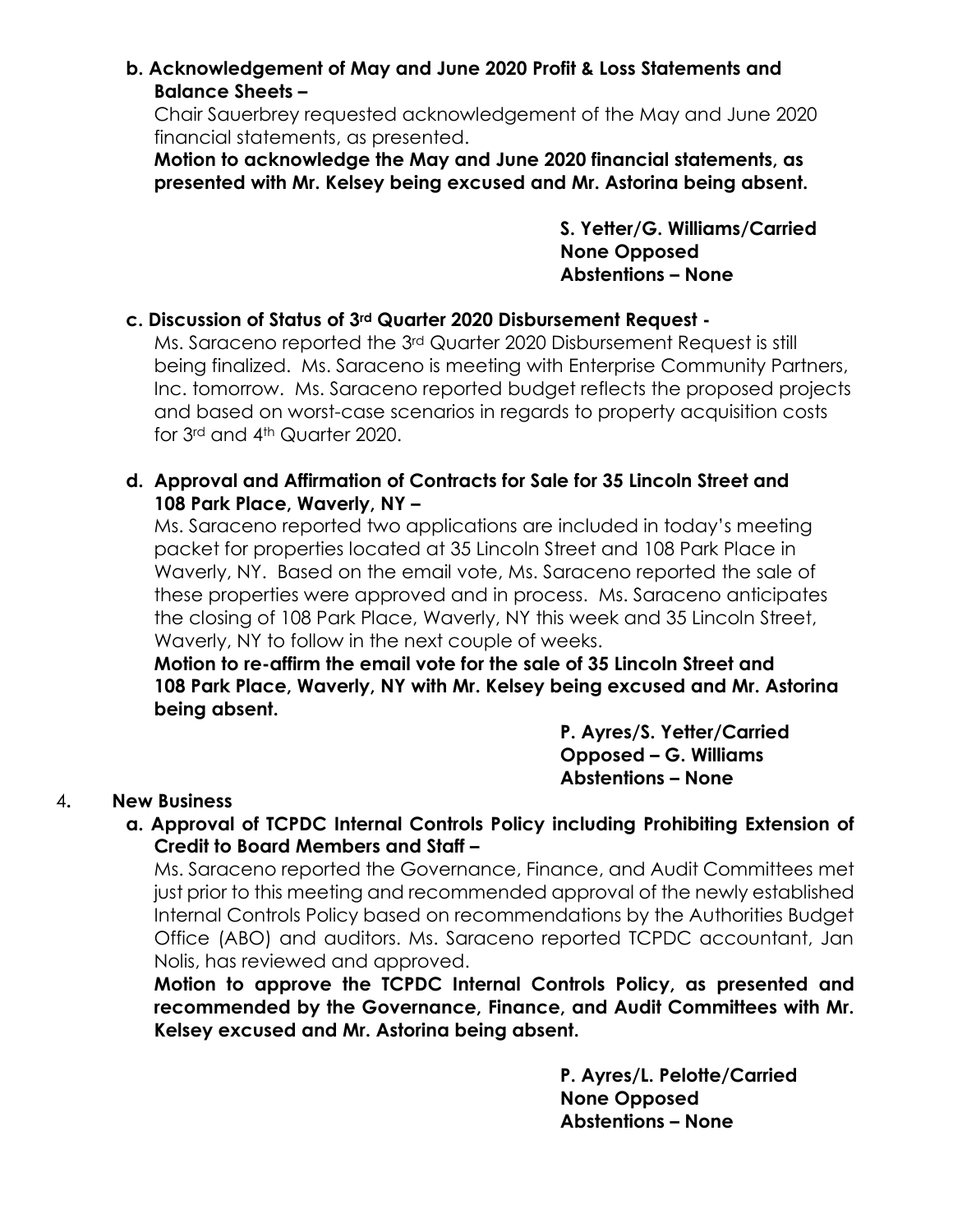**b. Resolution #1-2020: Approval of Recommendation by Committee of Review of TCPDC Policies and Guidelines –**

Ms. Saraceno reported the Governance, Finance, and Audit Committees met just prior to this meeting and unanimously recommended the TCPDC Policies and Guidelines, as established.

**Motion to adopt Resolution #1-2020 approving the recommendation by the Governance, Finance, and Audit Committees for the TCPDC Policies and Guidelines, as established, with Mr. Kelsey excused and Mr. Astorina being absent.** 

> **P. Ayres/G. Williams/Carried None Opposed Abstentions – None**

**c. Approval of Modified Administrative Services Agreement through June 30, 2021 –**

Ms. Saraceno reported this is inclusive of the modified grant received for the additional \$560,000, therefore requiring the extension of the original agreement with Tioga County and Tioga County Economic Development and Planning through June 30, 2021. Ms. Saraceno reported the Tioga County Legislature approved this agreement with a recently adopted resolution, which is included in today's meeting packet. Mr. Ayres inquired about the fee of \$8,132.12 for an overall approximate administrative agreement cost of \$32,000. Ms. Saraceno reported this fee amount is per quarter and is reflective of only two quarters for an overall administrative agreement cost of \$16,264.24. Ms. Saraceno reported this amount is reflected in the budget through June 2021.

Mr. Astorina joined the meeting at 12:39 p.m. via phone conference.

**Motion to approve the Modified Administrative Services Agreement through June 30, 2021, as presented with Mr. Kelsey excused.** 

> **S. Yetter/G. Williams/Carried None Opposed Abstentions – None**

## **d. Update of Sale of Properties and Status of Available Properties to Date –**

Ms. Saraceno reported the Real Property and Project Inventory document is included in today's meeting packet. This document details that all properties being sold have closed, with the exception of 108 Park Place and 35 Lincoln Street, Waverly, NY. These properties are in the process of being closed and should be finalized in the upcoming weeks. Ms. Saraceno reported the three remaining properties following the sale of the above-referenced properties include 115-117 Chestnut Street, 117 Liberty Street, and 39-41 Temple Street in Owego, NY. Ms. Saraceno reported the Liberty and Temple Street properties are involved in the INHS proposed development. Ms. Saraceno reported the only property at hand is 115-117 Chestnut Street, Owego, NY. Ms. Saraceno received interest from a neighbor on this property; however, funding is not in place to proceed at this time. Ms. Saraceno reported if INHS continues up Liberty Street with townhomes then it is possible the Owego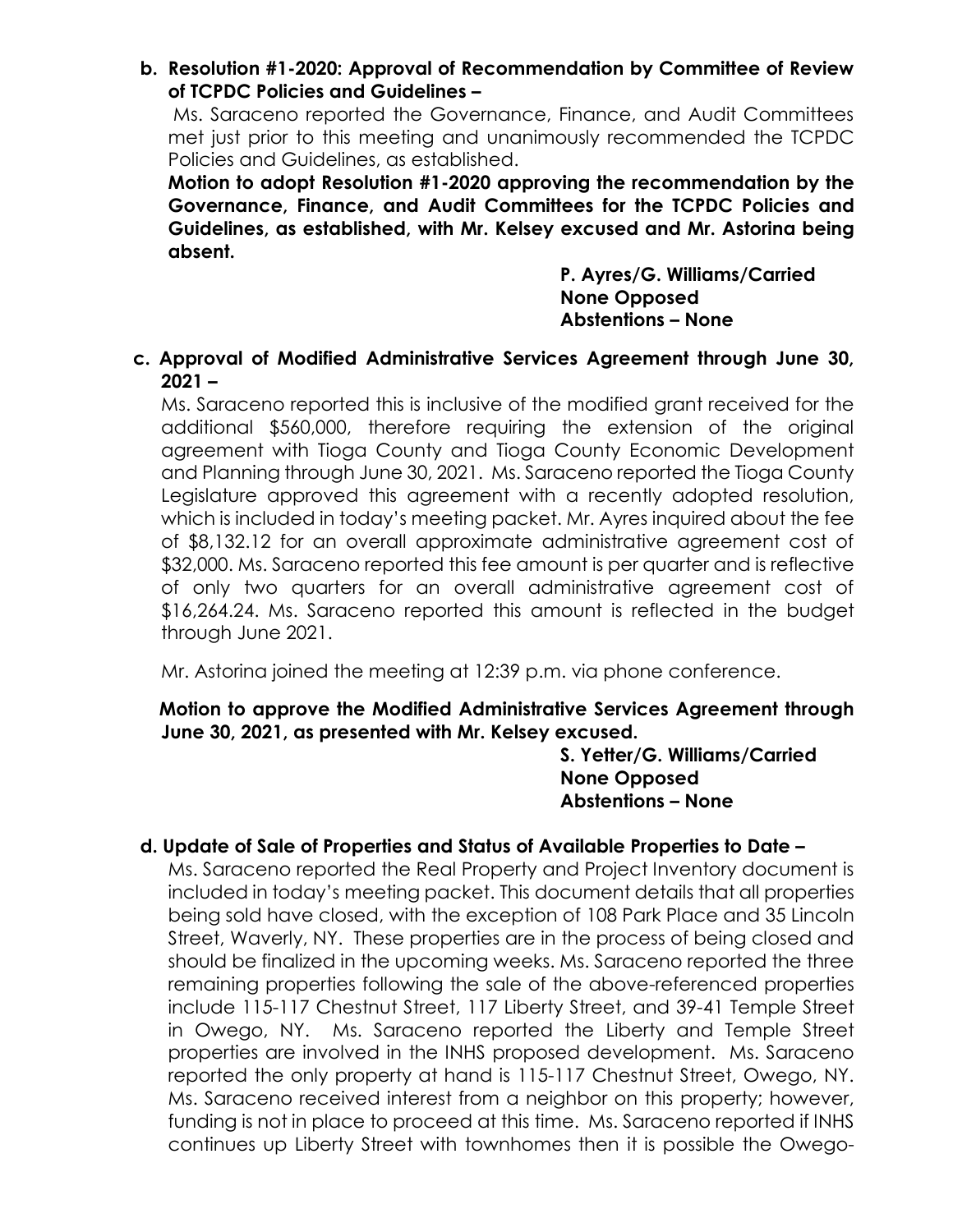Apalachin Central School District will be interested through their Builder's Trade Program for the development of a new small home.

Ms. Saraceno recommended holding on to all three properties versus continued promotion to sell.

Mr. Yetter recommended waiting until it is known what development will occur on Temple and Liberty Streets, Owego, NY. Mr. Baratta concurred.

Mr. Ayres reported TCPDC is very close to all the Waverly properties being sold and returned to the property tax rolls, therefore, suggested it would be advantageous for TCPDC to do a press release and progress report outlining the accomplishments of the number of demolished blighted properties and number of properties sold to private owners for rehabilitation, etc. Mr. Ayres reported this is good publicity and shows that TCPDC has done what we set out to do. Mr. Ayres reported this would clarify any misconceptions regarding our mission and intent. Mr. Ayres reported the intangible part that is hard to quantify is the improvement and the quality of life in the designated neighborhoods.

**ACTION: Ms. Saraceno will draft a press release for Board review following the sale of the last properties.** 

#### **e. Discussion of Status of Purchase of Properties –**

Ms. Saraceno reported purchase of properties is in the negotiation phase. Mr. Ayres reported the Finance Committee recommended consent to the Board of Directors for negotiations to commence in excess of \$15,000 for the Temple and Liberty Street properties.

**Motion to accept the Finance Committee's recommendation to the Board of Directors to consent to negotiations commencing in excess of \$15,000 for the Temple and Liberty Street, Owego, NY properties with Mr. Kelsey being excused.** 

> **M. Sauerbrey/P. Ayres/Carried None Opposed Abstentions - None**

## **f. Approval and Reaffirm Tenant Relocation Plan and Agreement –**

Ms. Saraceno reported the draft Tenant Relocation Plan and Agreement is included in today's meeting packet. Ms. Saraceno reported when purchase agreements are in place for the Temple Street, Liberty Street, and North Avenue properties we will need to proceed with relocation of tenants. INHS, Tioga Opportunities, Inc. and TCPDC Attorney Meagher have reviewed this agreement. Ms. Saraceno reported INHS and Tioga Opportunitie, Inc. would be spearheading this effort, which is included in the budget. Ms. Saraceno reported the relocation process would take a minimum of 90 days via the NYS Tenant Protection Laws. Ms. Saraceno reported INHS and Tioga Opportunities, Inc. would assist the current tenants with locating new housing and moving expenses. These costs are included in the budget and included in the modified funding received in the 4.2 Work Plan approved by Enterprise Community Partners, Inc.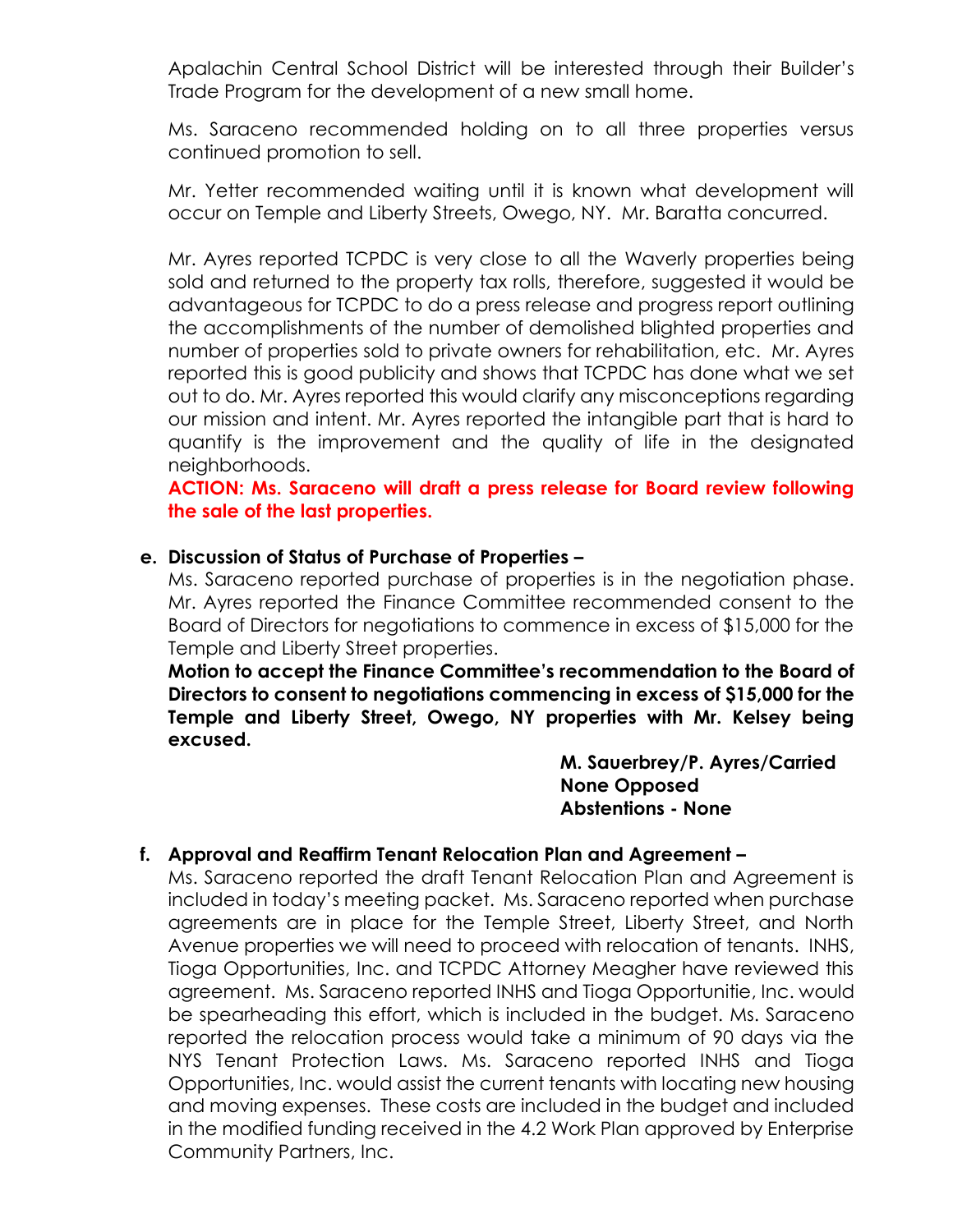Under the Relocation Assistance heading, Mr. Ayres reported it states that actual and reasonable moving expenses of personal property as determined by Tioga Opportunities, Inc. will be compensated. Ms. Saraceno reported relocation must be deemed reasonable with a maximum amount per unit. Mr. Ayres reported this does not clarify this in the agreement, therefore, suggested adding language to the draft document for clarification purposes. Mr. Yetter reported there is no maximum amount identified and states average costs per unit.

Mr. Williams suggested putting a distance radius with the option for an appeal process for extenuating circumstances. Mr. Ayres reported he is not in favor of Tioga Opportunities, Inc. approving the relocation costs based on their determination of what is reasonable, as these are TCPDC funds. Ms. Saraceno reported TCPDC will be receiving invoices for payment of these costs and is not going to be beyond the average costs. Ms. Saraceno suggested adding additional language for maximum cost per unit. Ms. Pelotte reported TCPDC does not have oversight on our funding, based on the document stating determination will be made by another organization. Chair Sauerbrey reported if TCPDC enters into an agreement with Tioga Opportunities, Inc. then this becomes their responsibility and we will need to trust they will do what is in the best interest of the tenant, as well as TCPDC.

Ms. Saraceno reported we are hiring Tioga Opportunities, Inc. and INHS to work on this and do the relocation of the tenants. Mr. Ayres reported he would like to have TCPDC have some approving authority to determine whether the amount deemed by Tioga Opportunities, Inc. is indeed reasonable.

Mr. Astorina inquired as to whether there is an approximate figure for local moving costs. Ms. Saraceno reported the amounts were determined by INHS who has done this type of work in the past and felt they were reasonable for local moves. For non-local moves, there is nothing prohibiting a tenant from moving closer to family, however, Ms. Saraceno reported there is a maximum amount regardless. Mr. Ayres reported he would like language added that clarifies the maximum amount for relocation regardless of it is local or nonlocal.

Chair Sauerbrey reported many of these tenants' housing is paid for through the Department of Social Services. Out of respect, TCPDC needs to communicate with the Commissioner of Social Services so he is aware that his clientele is going to be relocated. Chair Sauerbrey further reported an expressed concern as to whether these tenants will be able to find affordable housing within the village to maintain walking accessibility to services.

Mr. Yetter reported anyone in subsidized housing should have the Department of Social Services included in the process.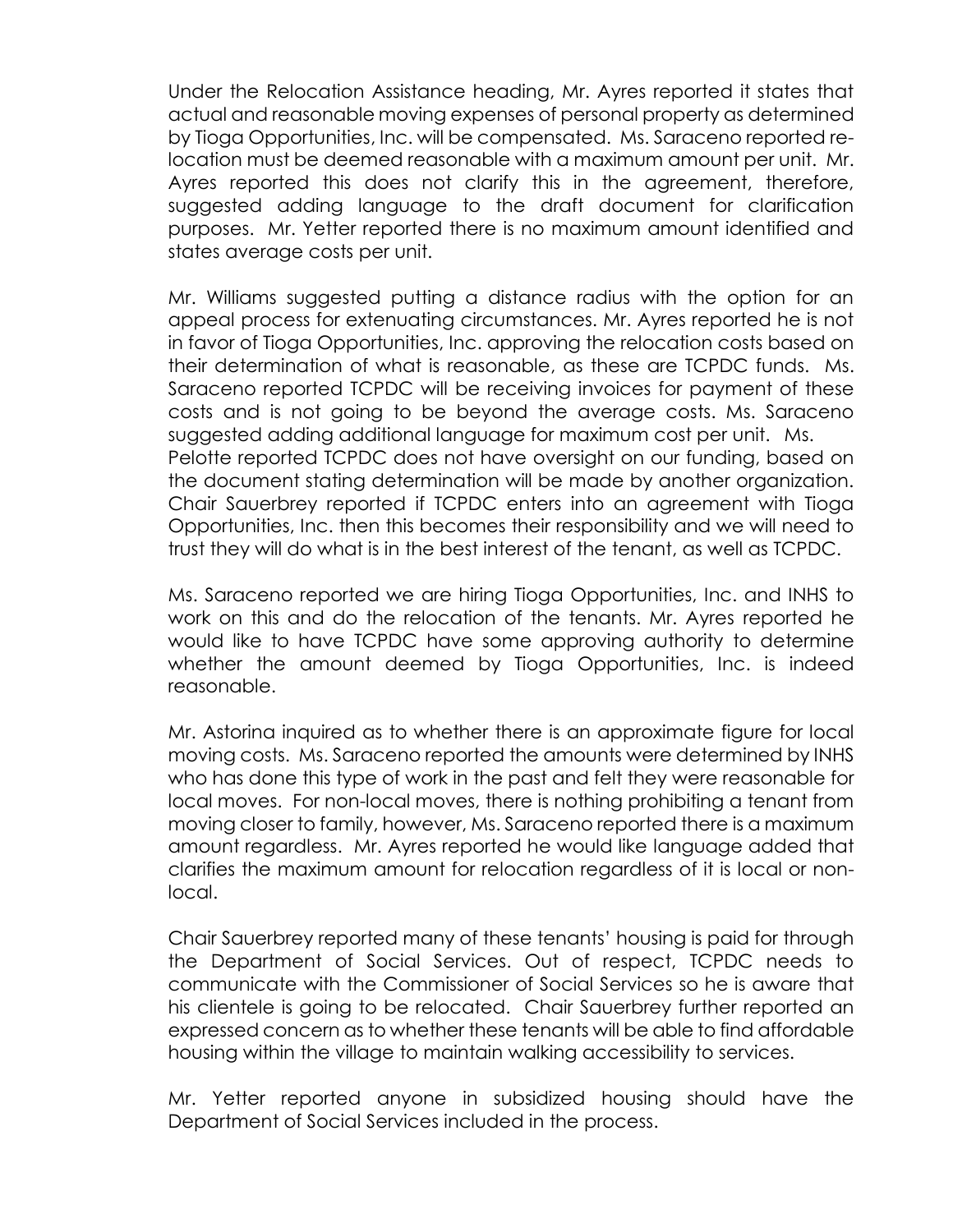Mr. Ayres suggested TCPC request information from Department of Social Services that would be inclusive to meet their needs in this process.

Mr. Yetter inquired as to whether TCPDC Attorney Meagher has reviewed the document for compliance with any Fair Housing Standards.

Ms. Saraceno reported some of the relocation fees will be less than others and INHS calculated average costs up to \$1,986 per unit.

Chair Sauerbrey inquired about the total number of units that will require relocation services. Ms. Saraceno reported there are 29 units and most are currently occupied. Mr. Williams inquired as to whether these tenants will be eligible to move back when the project is completed. Ms. Saraceno reported overall completion is approximately two years and the tenants will need to meet the established criteria for the new housing and complete the application process.

Mr. Baratta expressed his concern is centered on public relations when INHS and Tioga Opportunities, Inc. notifies the current tenants of having to relocate, as this could give a negative perception. Ms. Saraceno reported the Plan and Agreement identifies the process for tenant notification. Ms. Saraceno reported the objective is to find better housing opportunities for these individuals.

Ms. Pelotte inquired as to whether the Village of Owego has housing stock to absorb individuals/families from these 29 units. Ms. Sauerbrey reported this could be a challenge as we move forward.

Ms. Pelotte reported since this project is government-funded it may deter property owners from wanting to accept housing assistance on behalf of the tenants to avoid restrictions placed on them. This could create an additional challenge in the relocation process.

Mr. Ayres reiterated we should be engaging in conversation with the Department of Social Services now, as there could be other unknown involvements with these families. In addition, the Department of Social Services may have resources to assist with the process such as a list of property owners that would accept housing assistance, etc. Ms. Brown reported Tioga Opportunities, Inc. is in charge of the Section 8 rental assistance program and we have a list of all property owners that accept this type of assistance, as well as an established relationship with the Department of Social Services, as they work in conjunction with many of our existing clients.

Ms. Saraceno reported the document was initially drafted by INHS and reviewed by Attorney Meagher.